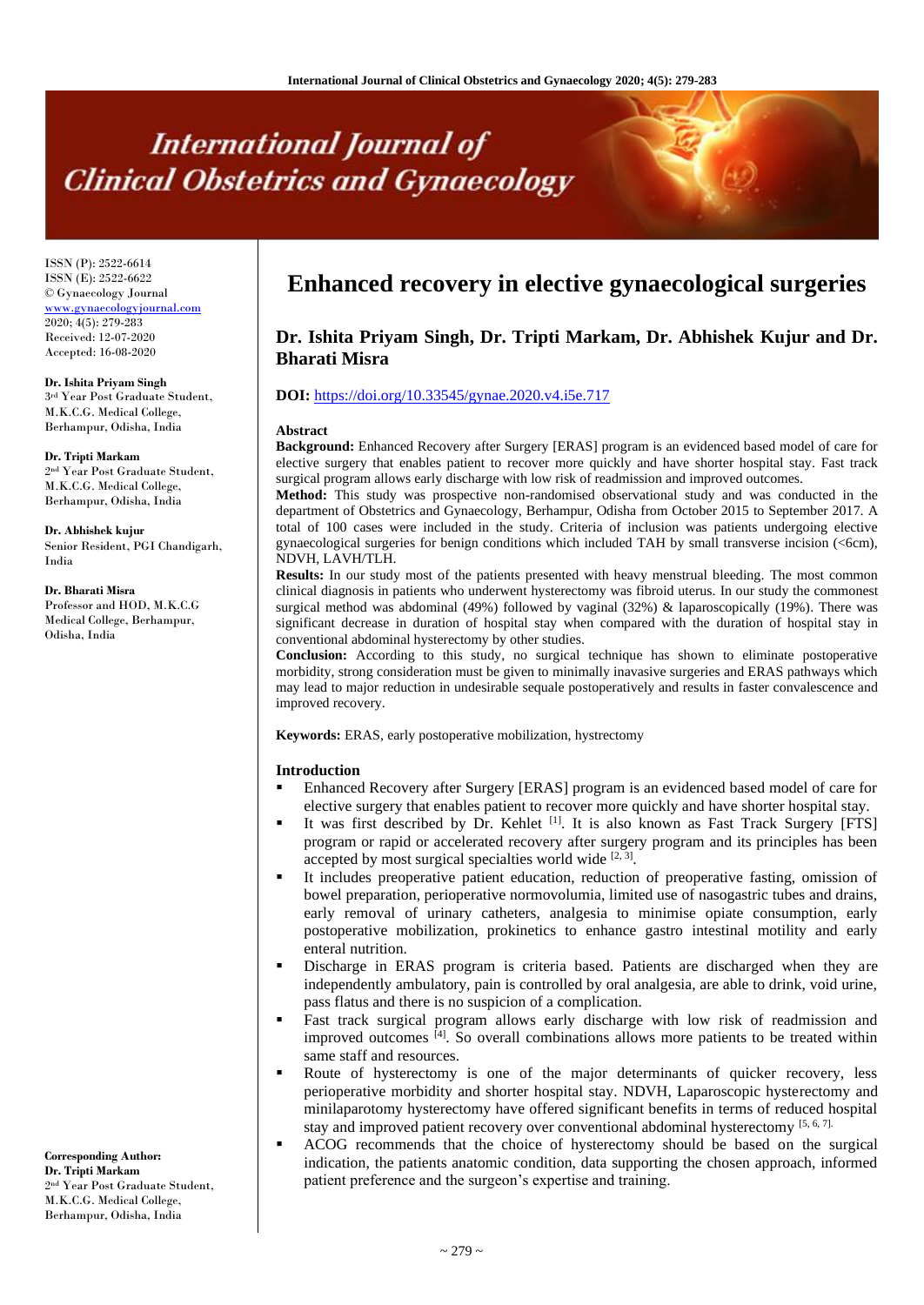#### **Aims and Objectives**

To study the strategy of enhanced recovery in patients undergoing elective gynaecological surgeries.

#### **Methodology**

This study was prospective non-randomised observational study and was conducted in the department of Obstetrics and Gynaecology, Berhampur, Odisha from October 2015 to September 2017.

- A total of 100 cases were included in the study. Criteria of inclusion was patients undergoing elective gynaecological surgeries for benign conditions which included TAH by small transverse incision(<6cm), NDVH, LAVH/TLH.
- All emergency surgeries, malignancy surgeries, patient having untreated comorbid conditions and incisions other than small transverse incisions were excluded from the study.
- A thorough history of the patient was taken. Demographic data including age, occupation, income, education, socioeconomic status of each patient was noted.
- Routine investigation for anaesthesia including baseline

haemoglobin and haematocrit, total and differential leucocyte count, fasting blood sugar, renal and hepatic function tests, urine analysis were done for each patient at OPD itself.

- The duration of surgery was recorded from the first incision to the last suture. Blood transfusion was given when required.
- Various parameters like postoperative complications; postoperative time taken for patients to ambulate, postoperative events and duration of hospital stay was recorded.
- Patients were encouraged to ambulate as early as possible and were allowed to go home if they had no complications, were ambulatory, eating well, and has passed flatus and stools Discharge was planned when all criteria were met.
- Patients were called over phone after two weeks of discharge for any complications and were evaluated at OPD after 4 weeks of discharge. At the end of the study data collected were tabulated and analysed.



**Results and Discussion**

Fig 1: Distribution of Patients According to the age



**Fig 2:** Distribution of cases according to Presenting Symptoms

It was observed that HMB was seen in maximum number of cases (48%) followed by dysmenorrhoea (17%) & irregular bleeding (17%) cases. Rizvi *et al*. [8] also founded that 43.7% cases Clinical presentation was HMB followed by irregular bleeding as compared to our study.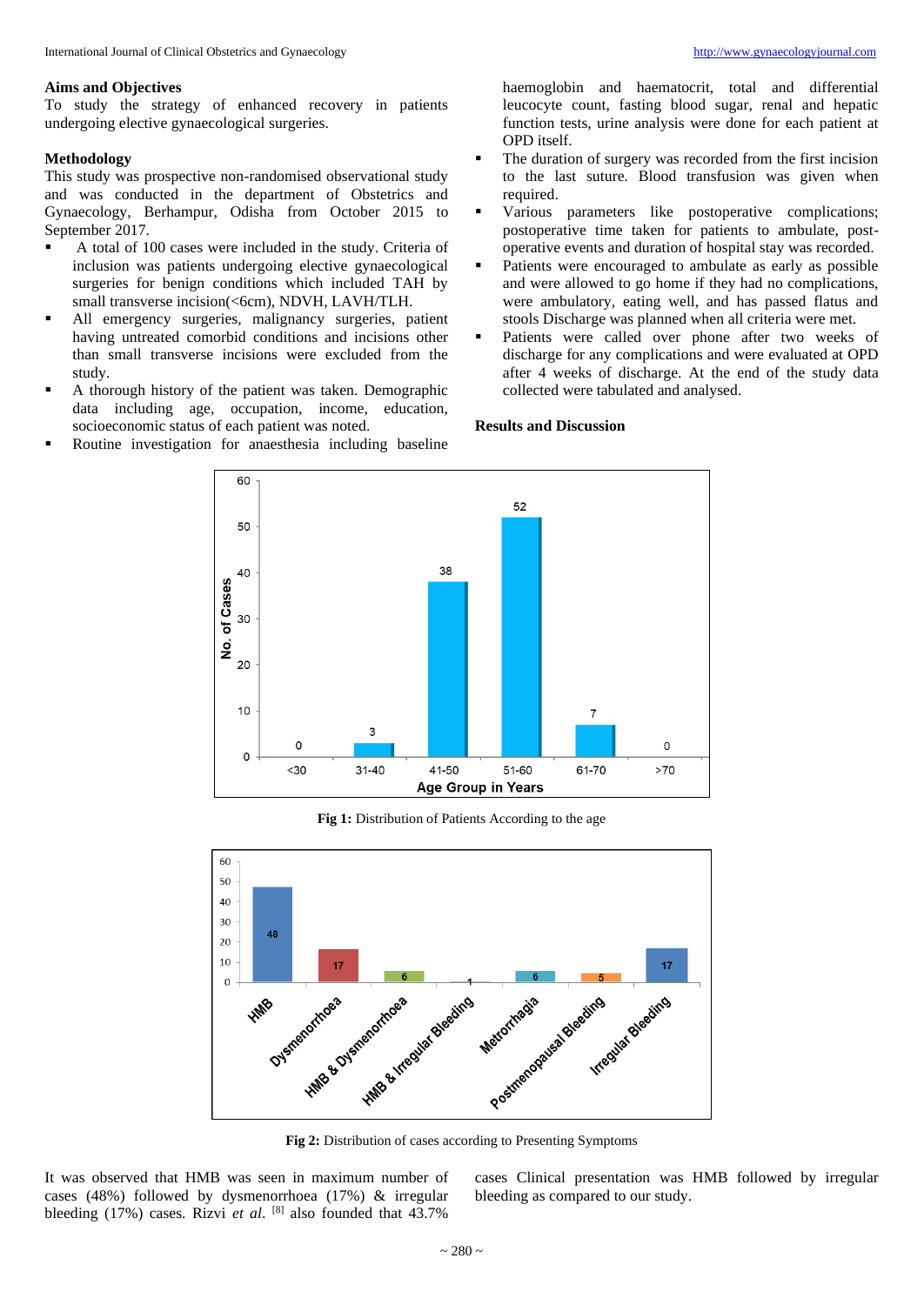

**Fig 3:** Distribution of cases according to clinical diagnosis

The most common clinical diagnosis in patients who underwent hysterectomy was fibroid uterus followed by adenomyosis.

**Table 1:** Distribution of Patients According to Size of Uterus

| Size of Uterus (in weeks) TAH NDVH |    | <b>LAVH/TLH</b> | <b>Total</b>   |
|------------------------------------|----|-----------------|----------------|
|                                    |    |                 |                |
|                                    |    |                 | 26             |
|                                    |    |                 | 34             |
|                                    | 20 |                 | 28             |
| Total                              |    |                 | 0 <sup>0</sup> |

This study included patients with uterine size ≤12weeks size of gravid uterus. Out of 100 patients who underwent hysterectomy, Maximum no of cases had uterus of size 10weeks i.e 34 cases. The difference in uterine sizes with different modes of hysterectomy is again in consensus with the surgeon discretion of choosing the most apt mode of hysterectomy. But uterine size should not be a limiting factor for laparoscopic hysterectomy and NDVH, with increasing experience with the procedure, it is possible to remove larger uteri by laparoscopic surgery and NDVH.



**Fig 4:** Previous Major Surgeries

Majority of the cases who underwent surgery i.e 88%, had no history of previous major abdominal surgery. All patients with previous major surgery underwent hysterectomy by abdominal route. However this could be due to the selection bias of the

surgeon, as, there is tendency in them to choose cases without previous abdominal surgeries to minimise risk of injuries due to adhesions and hence conversion from NDVH/LAVH/TLH to TAH.



**Fig 5:** Distribution of cases according to route of operative procedure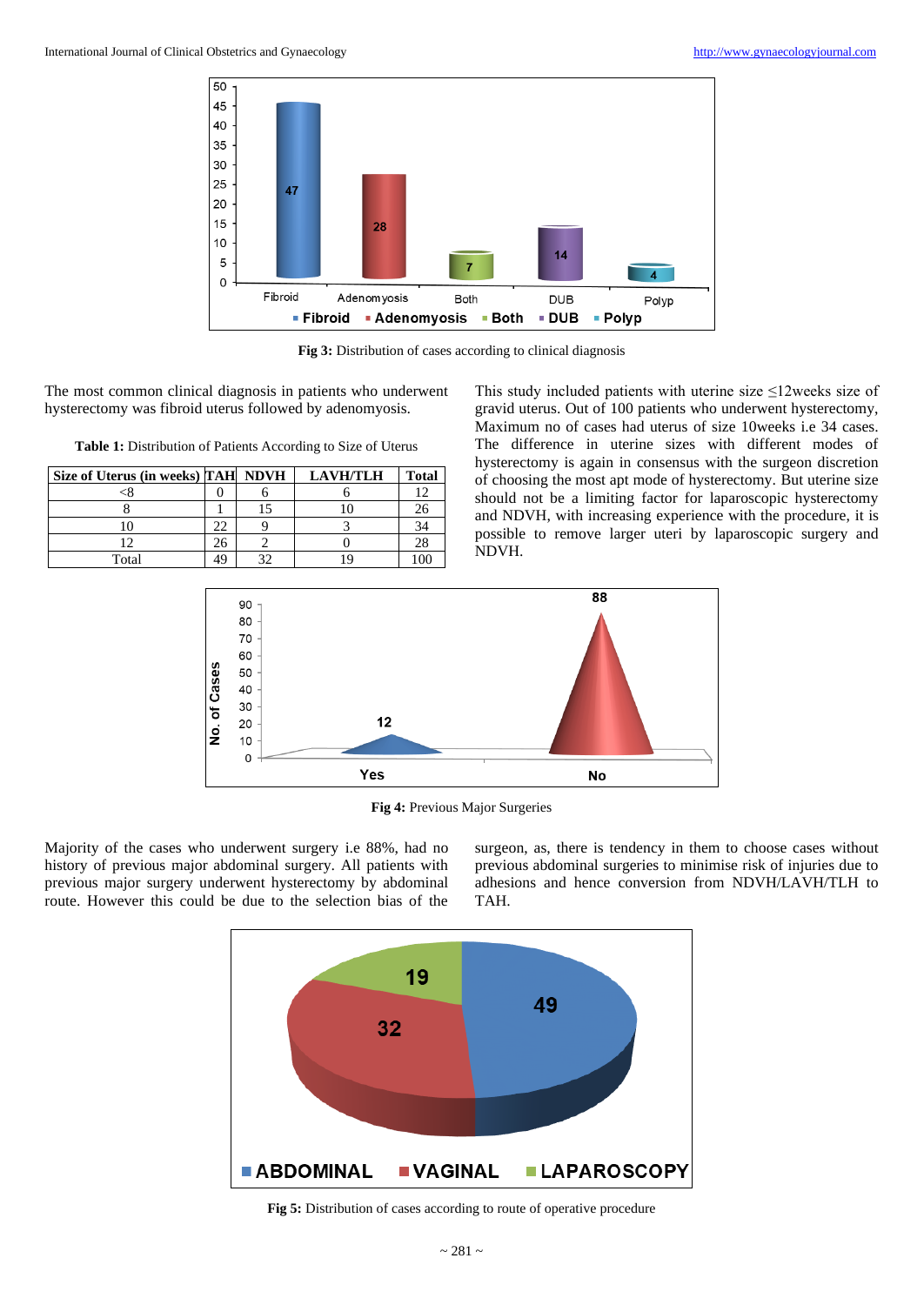In our study the commonest surgical method was abdominal (49%) followed by vaginal (32%) & laparoscopically (19%) as compared to study by Mac Kanzie *et al.* 9 (2004) which showed that abdominal method was preferred in 79% cases and vaginal route in 17% cases.

**Table 2:** Comparison of Operating Time among Different Modes of Hystrectomy

| <b>Time (Minutes)</b> | тан        | <b>NDVH</b>      | <b>LAVH/TLH</b>   |
|-----------------------|------------|------------------|-------------------|
| < 100                 |            |                  |                   |
| 100-150               |            |                  |                   |
| 150-200               |            |                  |                   |
| $MEAN \pm SD$         | 79.04±5.25 | $72.78 \pm 4.97$ | $142.53 \pm 6.23$ |
| Total                 |            |                  |                   |

Though there are many factors influencing the duration of hysterectomy, the two most important ones are mode of hysterectomy and the expertise of the surgeon. It is evident from the study that laparoscopic hysterectomy requires more time than other modes of hysterectomy as manipulations has to be done from a distance and experience is required for better control of instruments.

| Table 3: Postoperative Blood Requirement |  |
|------------------------------------------|--|
|------------------------------------------|--|

| <b>Postoperatative Requirement of Blood Transfusion</b> | <b>TAH</b> | <b>NDVH</b> | <b>LAVH/TLH</b> | Total |
|---------------------------------------------------------|------------|-------------|-----------------|-------|
| Required                                                |            |             |                 |       |
| Not Required                                            | 38         |             | 19              | 88    |
| Total                                                   | 49         |             | 1 Q             | 100   |

Postoperative blood transfusion was significantly higher in abdominal hysterectomy group compared to NDVH and LH group, blood loss was more in TAH group with 11 patients requiring blood transfusion

**Table 4:** Distribution of Cases According to Complications of Hysterectomy

| Complication          | <b>No. of Cases</b> |
|-----------------------|---------------------|
| Wound sepsis          |                     |
| Abdominal distension  |                     |
| Pyrexia               |                     |
| Respiratory infection |                     |
| UTI                   |                     |
| Urinary retention     |                     |
| Malaria               |                     |
| Total                 |                     |

Out of 100 cases who underwent hysterectomy in our study, 14 cases developed complications (14%). There were no major complications reported in the study. The most common minor complication encountered in our study was post operative febrile morbidity followed by UTI

#### **Table 5:** Postoperative Ambulation

| <b>Postoperative</b><br><b>Ambulation (Hours)</b> | <b>TAH</b> | <b>NDVH   LAVH/TLH</b> | <b>Total</b> |
|---------------------------------------------------|------------|------------------------|--------------|
| After 24 hours                                    | 20         |                        | 83           |
| After 48 hours                                    |            |                        |              |
| Total                                             | 49         |                        | LOC          |

|  |  | Table 6: Day of Starting Oral Diet |  |
|--|--|------------------------------------|--|
|  |  |                                    |  |

| Day of Starting Oral Diet |    | <b>TAH NDVH LAVH/TLH Total</b> |     |
|---------------------------|----|--------------------------------|-----|
| Within 12 Hours           | 30 |                                | 80  |
| $12-24$ hours             | 18 |                                | 1 G |
| After 24 Hours            |    |                                |     |
| Total                     | 10 |                                |     |

It is evident from the above data that start of oral diet as well as ambulation were found earlier in NDVH and laparoscopic cases compare to TAH cases.

**Table 7:** Duration of Hospital Stay

| Group       | <b>Mean Duration of Hospita I Stay (Days)</b> | <b>Standard Deviation</b> |
|-------------|-----------------------------------------------|---------------------------|
| <b>TAH</b>  |                                               |                           |
| <b>NDVH</b> |                                               | 0.58                      |
|             | ,47                                           |                           |

- There was significant decrease in duration of hospital stay when compared with the duration of hospital stay in conventional abdominal hysterectomy by other studies. According to a study by Jai Bhagwan *et al*. the mean duration of stay in conventional abdominal hysterectomy group was 8-30days.
- Similar to Sheetal Mehata *et al*. [10] Jai Bhagwan *et al*.

#### **Conclusion**

In modern era, where time is the most valuable thing, quicker return to normal routine and work is the need. The institution of enhanced recovery pathway in gynaecologic surgery resulted in remarkable postoperative outcomes including early mobilisation, earlier return of gastrointestinal functions, excellent pain management, shorter hospital stay which eventually led to cost reduction, shorter hospital stay and faster convalescence.

- As worldwide trends are rising towards minimally invasive approach, strong consideration must be emphasised upon mode of surgery.
- As Michel Cossen said "Vaginal hysterectomy should be performed wherever possible, Laparoscopic hysterectomy